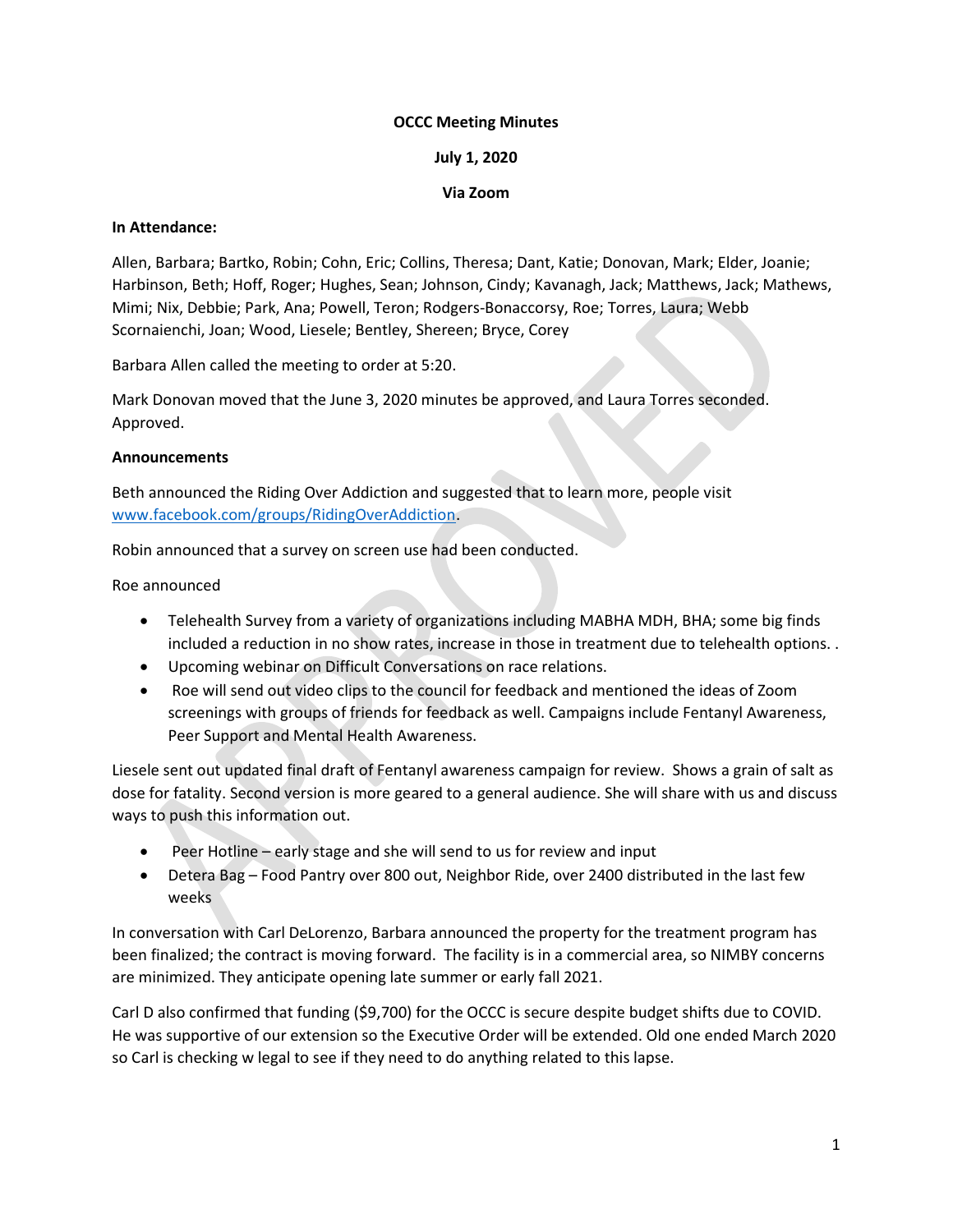Flora Betro is taking a leave of absence from the OCCC but will come back to help us as it relates to the business community.

# Social/Racial Equity

## "Not the strength of the body that counts but the strength of the spirit." JR Tolkien

Barbara mentioned this quote's relevance in light of COVID and issues of racial inequality. She referenced Teron's write up about racial equity sent to the OCCC, She shared a link to the Horizon Foundation assessment of health equity in the county, a study done in conjunction with the HC Health Department.

The article "Moral Determinants of Health" was also sent to us from Barbara.

Teron Powell shared that at our last meeting, we discussed what was going on in our communities in the aftermath of George Floyd's death. Since then, he has wanted to discuss this in a larger context especially as it related to the work of the OCCC.

What drives Teron to work on the OCCC is to see what impact we can have around racial disparity as it relates to the problem of high incarceration rates of African Americans and acknowledge the past. Unless we consider the past, we cannot understand the present or future. In HoCo, many people do not even believe there is a problem. We need to continue to have a conversation around strategy so we can shape the future.

The OCCC committees have a diverse representation from different institutions. We need high level strategic report in many areas related to treatment and how it is delivered to specific populations.

Even though we are majority white, we are a diverse county and we need to acknowledge disparities that exist for people of color and our Asian American communities. We need to have these conversations so that change can occur.

Barbara sent out the Annie E Casey report that talks about Race Equity and what organizations and communities can do to begin to address the issue.

Robin commented that her daughter moved to Nashville and is shocked by the culture of racism that she perceives there.

Barbara talked about the Casey Foundation's focus on these kinds of issues. Annie E Casey – link to their equity and inclusion work - https://www.aecf.org/work/equity-and-inclusion/

Chris Wilson "The Master Plan" was a book recommended by Sean H..

Beth mentioned we need to educate ourselves and suggested this reading list – https://www.businessinsider.com/books-white-privilege-novels-racism-antiracism-black-scholars-2020- 6#code-of-the-street-by-elijah-anderson-14

Mark mentioned that people of color in the county do not get help at the same rate as their white counterparts. Mark asked why and what we could do about it.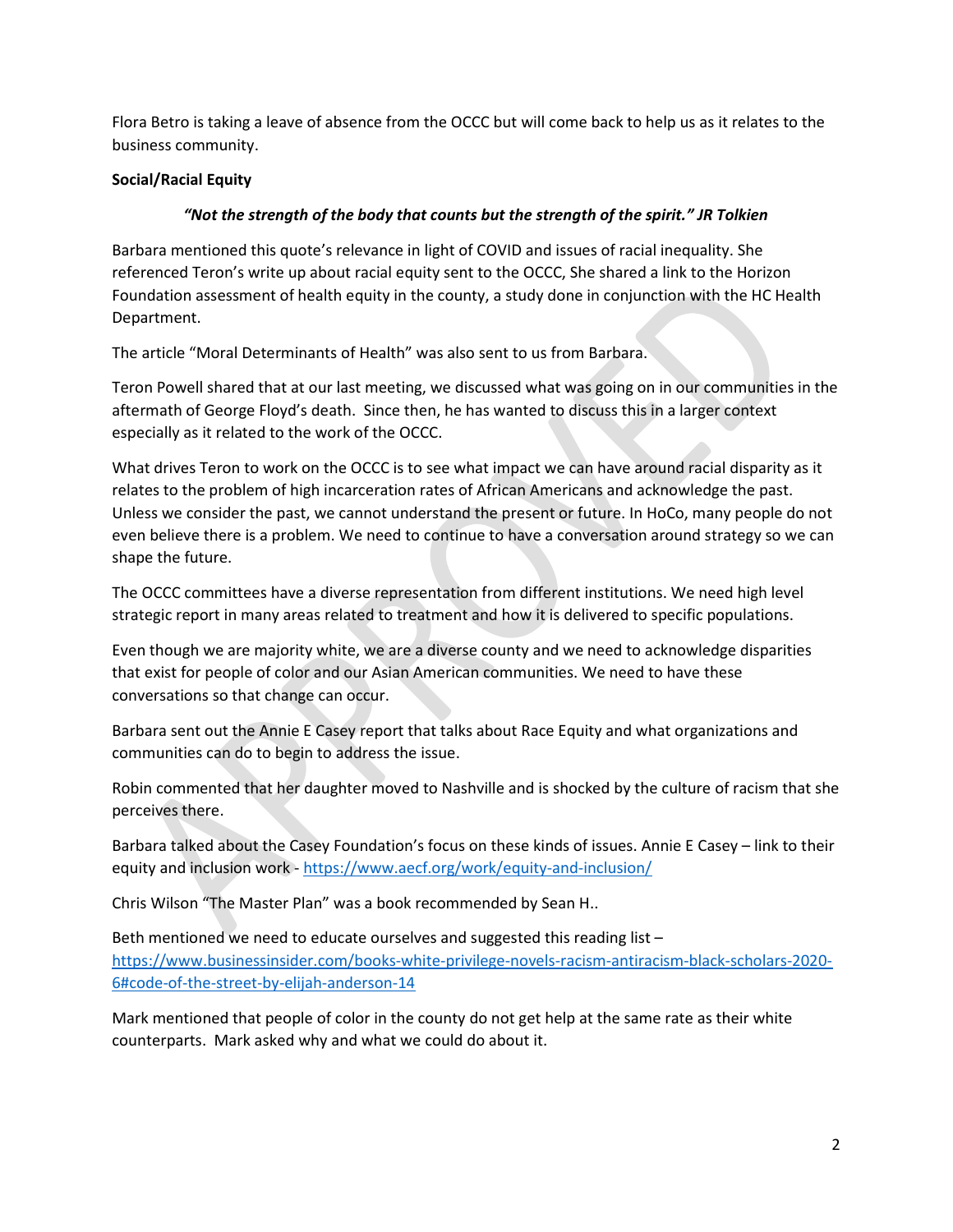Barbara said our reach might be limited but the Horizon report gives us some places to start. She suggested that we consider these principles (from Casey) and have each committee consider these questions and issues as it relates to their work.

Barbara and Teron both said that we all only have our own experiences and that we need to look for resources to guide us on these issues.

Joanie asked us to look at what are the barriers to getting more diversity help with issues like Mental Health and SUD. She referenced the Treatment & Recovery committee looking to explore these issues. Barbara asked Ana about the Asian American community. There is hesitancy in that community to ask for help. She asked if this might apply to other minority populations. Ana stated that her culture is shy to admit fault so reaching out for help it is hard. Caregivers need to be patient so people can open up more.

Laura mentioned that we should look to the HD and Hospital to see what they are already doing related to this issue and that this information should be shared with this group.

Barbara suggested that this was important so that we don't "reinvent" the wheel.

There was consensus that we have these conversations about access and equity at the committee level specifically voiced by Mark and Mimi.

Joanie asked what Joan's experience was with HCDF and the issue of racial equity. She said that it varies from year to year and that often it does not reflect who they serve.

Barbara asked Eric how this dialog shows up in the work he does. He said that they do not often have these conversations at the Fire Department, and he appreciates having them here.

Debbie asked the BOD of Harpers Choice who is planning on making a statement. One of their hashtags relates to talking about diversity. Instead of just making a statement, they decided to drill down deeper and explore what they could do about the issue of diversity through a deeper conversation. Sometimes silence does not mean acceptance. It can mean people are looking further. She thanked Teron for his writing and expressed that it helped her understand the issues much better as they relate to our community.

This is about building consensus and coalition around certain issues because there will be many steps towards solution and that some things sound good on paper but how will they be executed. What is the practical implication of our statements? How will people on the receiving end feel about our actions?

Challenging institutions is important. Giving an issue lip service is different than taking concrete actions. Are the ideas transformative? Will not happen overnight but collectively we are opening our eyes. Next step is taking action.

Barbara asked COEX office to extend the OCCC to 2023 so that we have time to make changes. Cindy has offered to help Barbara with the next version of the Executive Order. Sean H. has also been involved in revisions.

Barbara acknowledged consensus to move ahead with actionable ideas related to this issue within the committees. She would like the committees to be ready to report out on this next month.